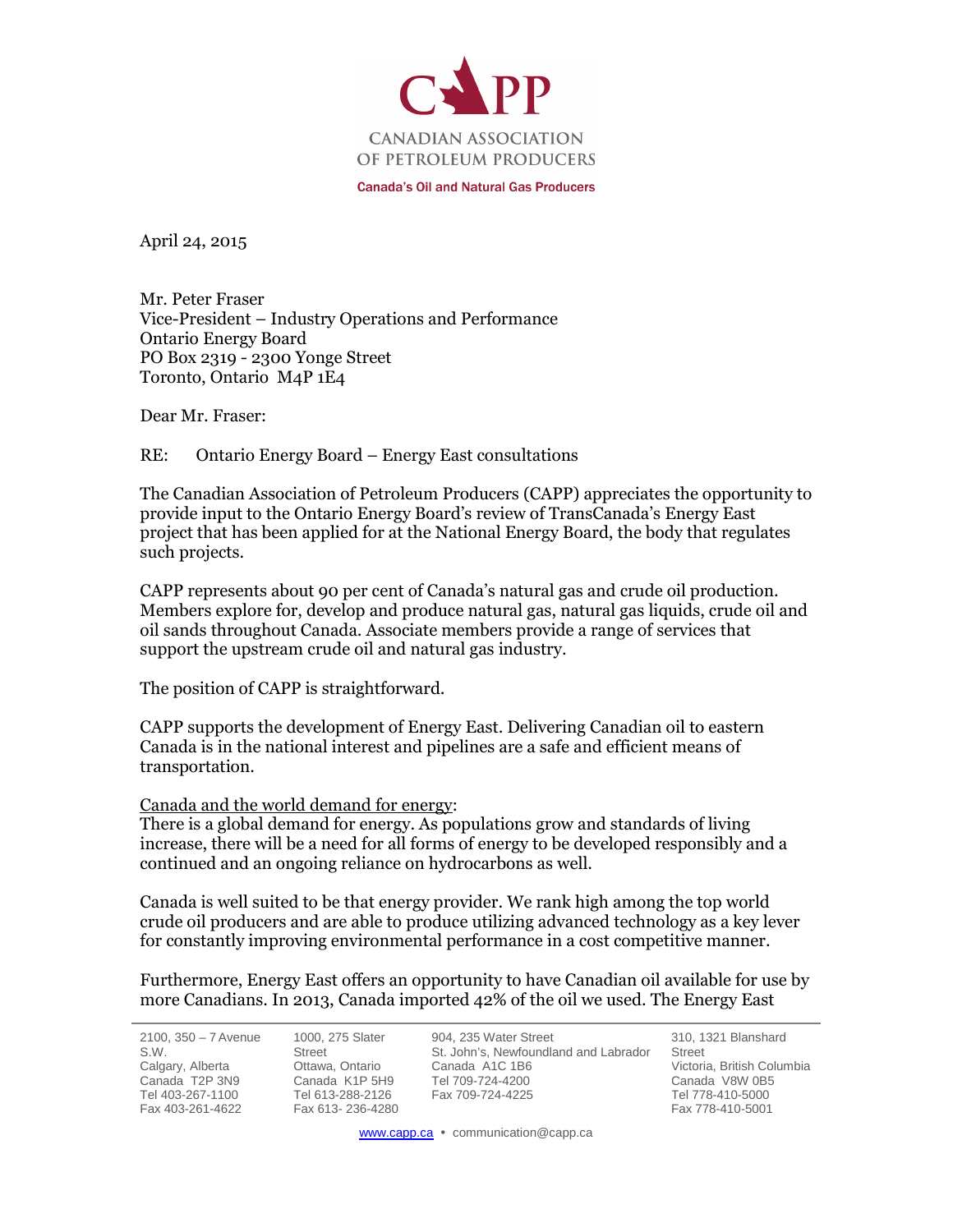project promises to replace foreign oil with Canadian oil in Canadian refineries. Even in today's low oil price environment, this translates to over \$10 billion in money that could stay right here in Canada.

### Environmental oversight and performance:

Canada has one of the world's most open and transparent systems of regulation and environmental oversight. Canada, and specifically Alberta, consistently lands in the top three in terms of stringency of environmental policies, laws and transparency in a recent worldwide study by WorleyParsons.

Tailings ponds are an operating facility common to all types of surface mining. In the oil sands, tailings consisting of water, sand, clay and residual oil are pumped to these basins – or ponds – where settling occurs and water is recycled for reuse in the process. Where the ponds are no longer required, the land is being reclaimed.

The oil sands environmental performance is one of continuous improvement with 80- 95% of the water uses recycled (with the balance lost to wind and sun evaporation) and new 'in situ' projects using 100% saline water.

Any land disturbed by the oil sands is returned to its original condition following its use. To date over 10% of the land area affected has been restored (as the balance remains in production) to its original condition with strict biodiversity monitoring programs in place.

In Alberta, 97% of the total surface area of the oil sands lies deep below the ground, too deep to be mined. These reserves are recovered in situ (in place) by drilling wells. Drilling methods impact a small amount of land and do not require tailings ponds.

The oil sands account for 8.7% of Canada's total emissions and just over 0.13% of global GHG emissions. Greenhouse gas emissions associated with every barrel of oil sands crude produced have been reduced by 28% since 1990.

Canada's Oil Sands Innovation Alliance (COSIA) is an alliance of oil sands producers focused on accelerating the pace of improvement in environmental performance in Canada's oil sands through collaborative action and innovation.

Through COSIA, participating companies (13 oil sands producers) capture, develop and share the most innovative approaches and best thinking to improve environmental performance in oil sands, focusing on priority areas of tailings, water, land and greenhouse gases.

To date, COSIA member companies have shared 777 distinct technologies and innovations that cost over \$950 million to develop. This sharing of innovation and accelerated applications of new technology allows industry to accelerate the pace of environmental improvements.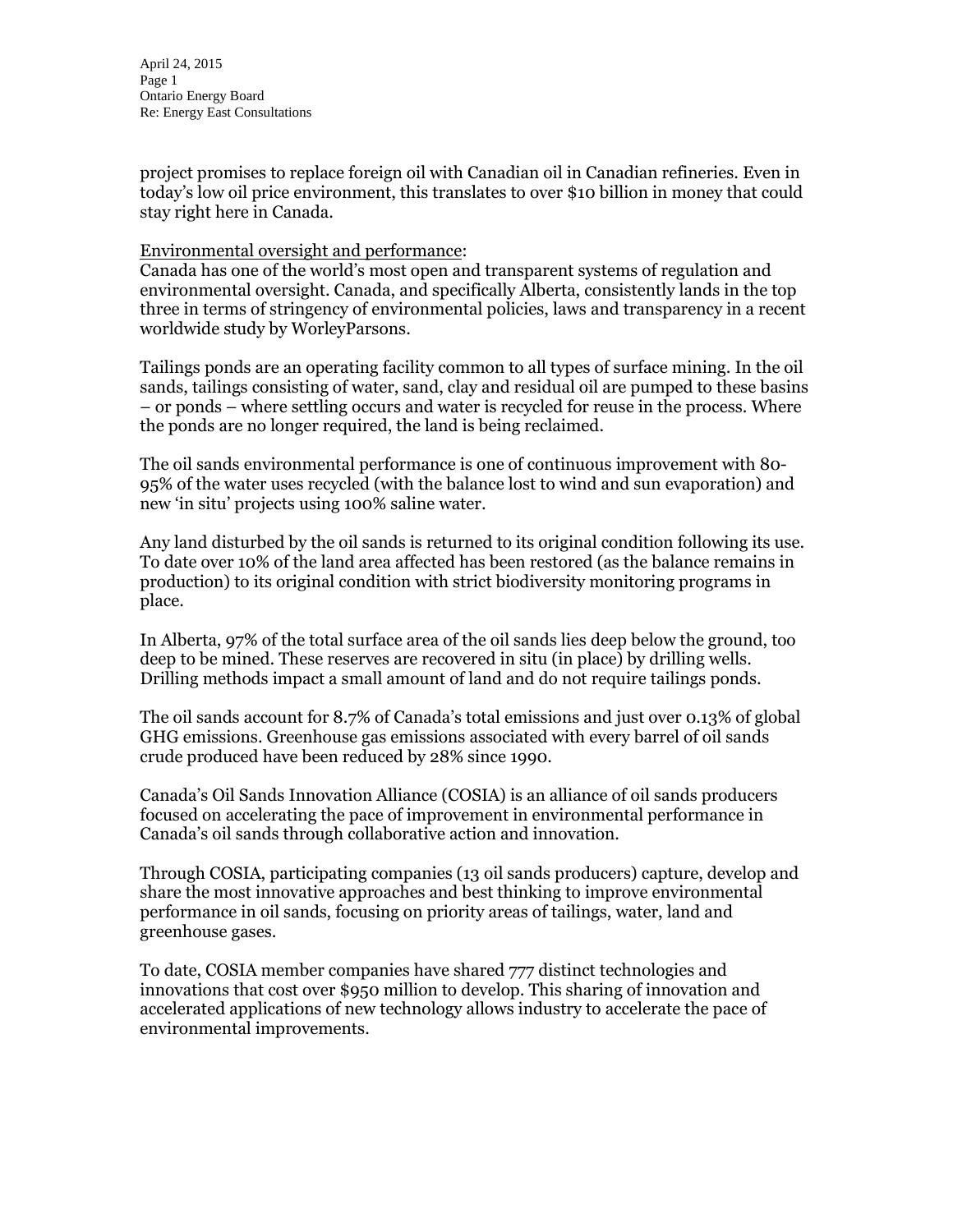The National Energy Board, its role and the Ontario natural gas LDCs: The National Energy Board is the regulatory body assigned by the Parliament of Canada to review proposals like Energy East in great detail. Over 30,000 pages of evidence has been filed to-date by TransCanada in an application that addresses many of the concerns that have been raised in this review process including river crossings, environmental procedures, spill prevention and response, wildlife migration and preservation, First Nation consultations and the like.

The exhaustive list will be included as part of the regulatory process. There will be opportunities to review and test the information provided and submit evidence. The National Energy Board will take all information into account and make a recommendation in the public interest.

The review also will take into consideration impacts on shippers using the TransCanada Mainline natural gas system.

We certainly note that Ontario's natural gas companies have been vocal in their concerns regarding a possible price impact on consumers of natural gas in Ontario. Those parties can take comfort in the fact that the National Energy Board has specifically identified *"the commercial, economic, supply and market impacts of the Asset Transfer"* as one of the issues it will address in the application.

The oil sands and its economic contribution to the country and Ontario: The oil and natural gas industry is a key driver in the Canadian economy, accountable for the largest source of private sector investment at \$73 billion in 2014. Oil and gas accounts for 12% of the value on the Toronto Stock Exchange, down from 20% six months ago.

Payments to governments across the country average about \$18 billion per year as a result of this sector which accounts for more than 20% of Canada's merchandise exports and employs more than 550,000 in Canada – both direct and indirect.

Approximately 2,400 Canadian companies outside of Alberta provide goods and services to the oil sands sector including over 1100 companies in Ontario of which over 300 are in the greater Toronto area. Companies such as Berg Chilling in Scarborough provide both technology and manufactured goods to the oil sands and have now branched off with exports throughout the United States and into Asia.

# Energy East and the Ontario Economy:

An analysis of the economic impact of Energy East was completed by CERI, Deloitte as well as the Conference Board of Canada. All three respected and highly credible organizations specialize in this type of review and gave a strong and positive response to the Energy East project; forecasting it to deliver significant economic benefits to Canada.

More specifically, CERI reports that along with providing access to tidewater for western Canadian crude, and a decreased dependence on foreign oil, the Energy East project is expected to deliver:

- An additional \$33.9 billion in GDP to the Canadian economy.
- Ontario benefiting with \$11.9 billion in GDP.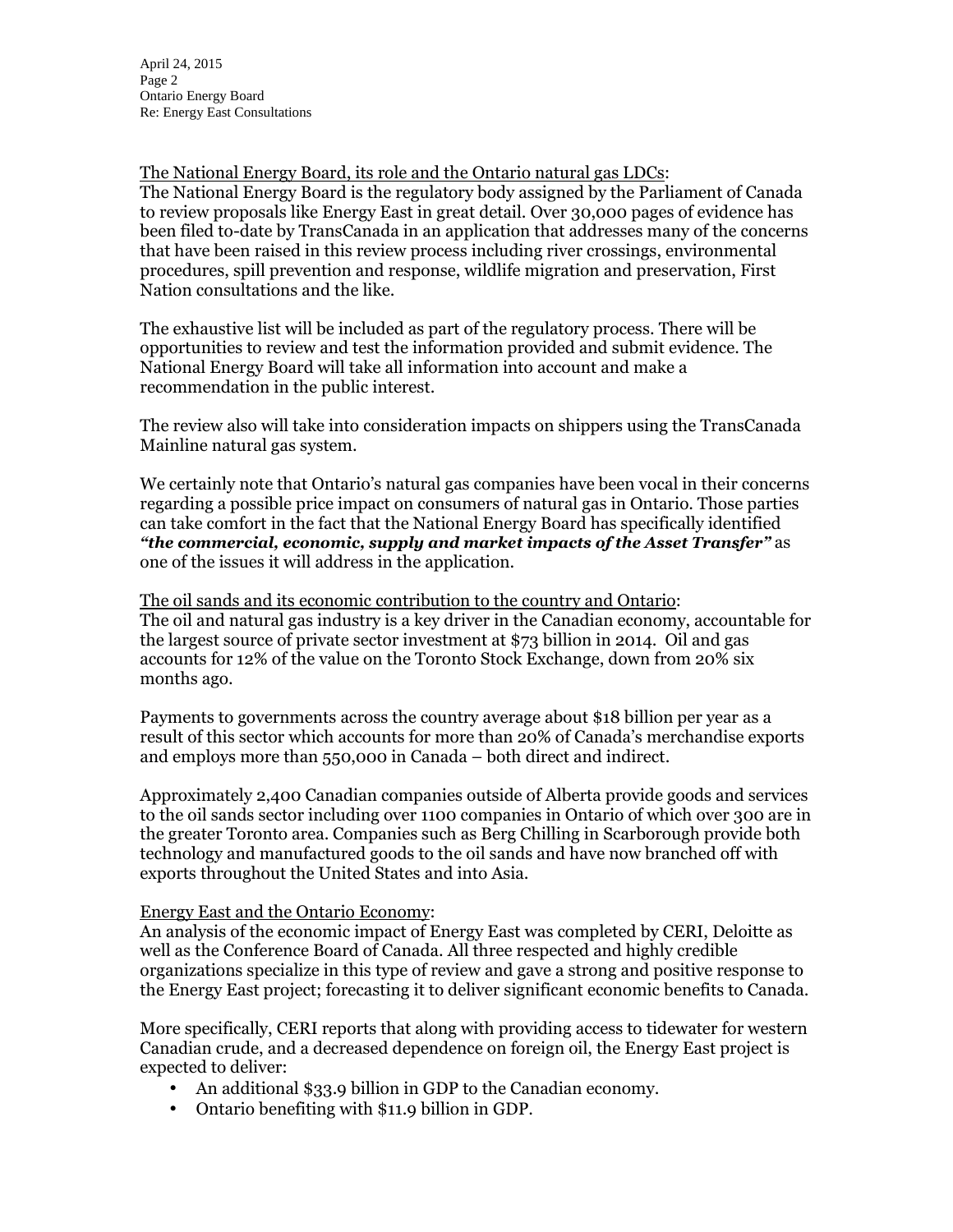- An additional \$7.6 billion in total tax revenue to Canada, with 36% of this figure in corporate, personal and indirect taxation revenue for Ontario.
- An additional 321,000 one-year full-time equivalent jobs across Canada during the construction and operational phases, including 114,000 for Ontario.

These economic impacts are substantial. The Ontario economy stands to gain much from this project, however in keeping with the national nature of Energy East the entire country will benefit.

### A word on the Mowat Centre review:

The Mowat Centre is an energy related think tank but does not specialize in economics or economic analysis.

Its review of the Energy East project is therefore disappointing. The review is in essence a critique of input/output (I/O) models submitted by others while failing to indicate any preference or better tool for preforming economic impact analysis.

I/O models are the gold standard for such work and are employed by Governments and organizations across the country including the Ontario Ministry of Finance, the Government of Canada, Stats Canada, banks and financial institutions, economic think tanks.

The Mowat's opinion is a noted outlier and their review and critique should be treated accordingly.

# Local Support:

Energy East finds support among those that are closest to the issue. TransCanada has worked extensively with municipalities and communities along its transmission line in relation to the Energy East project. These municipalities (over 22 of them) and their organizations like NOMA (Northern Ontario Municipal Association) and FONOM (Federation of Northern Ontario Municipalities) have all passed resolutions supporting Energy East.

Strong support also comes from Chambers of Commerce, labour unions and labour council's province wide including the national Building Trades Union, manufacturers and their trade associations like the Canadian Manufacturing and Exporters Association and individual businesses that see the economic opportunity and high-tech export potential from both the oil sands and Energy East.

As both neighbours and building partners, all the above mentioned groups have confidence in TransCanada and have first-hand knowledge of the kind of strong and positive benefits this project can and will provide to their communities, their businesses and their families.

### Conclusion:

CAPP is supportive of the Energy East project and in this support it is not alone. CAPP is joined by the above noted economic assessments, municipalities, communities, councils, chambers and unions.